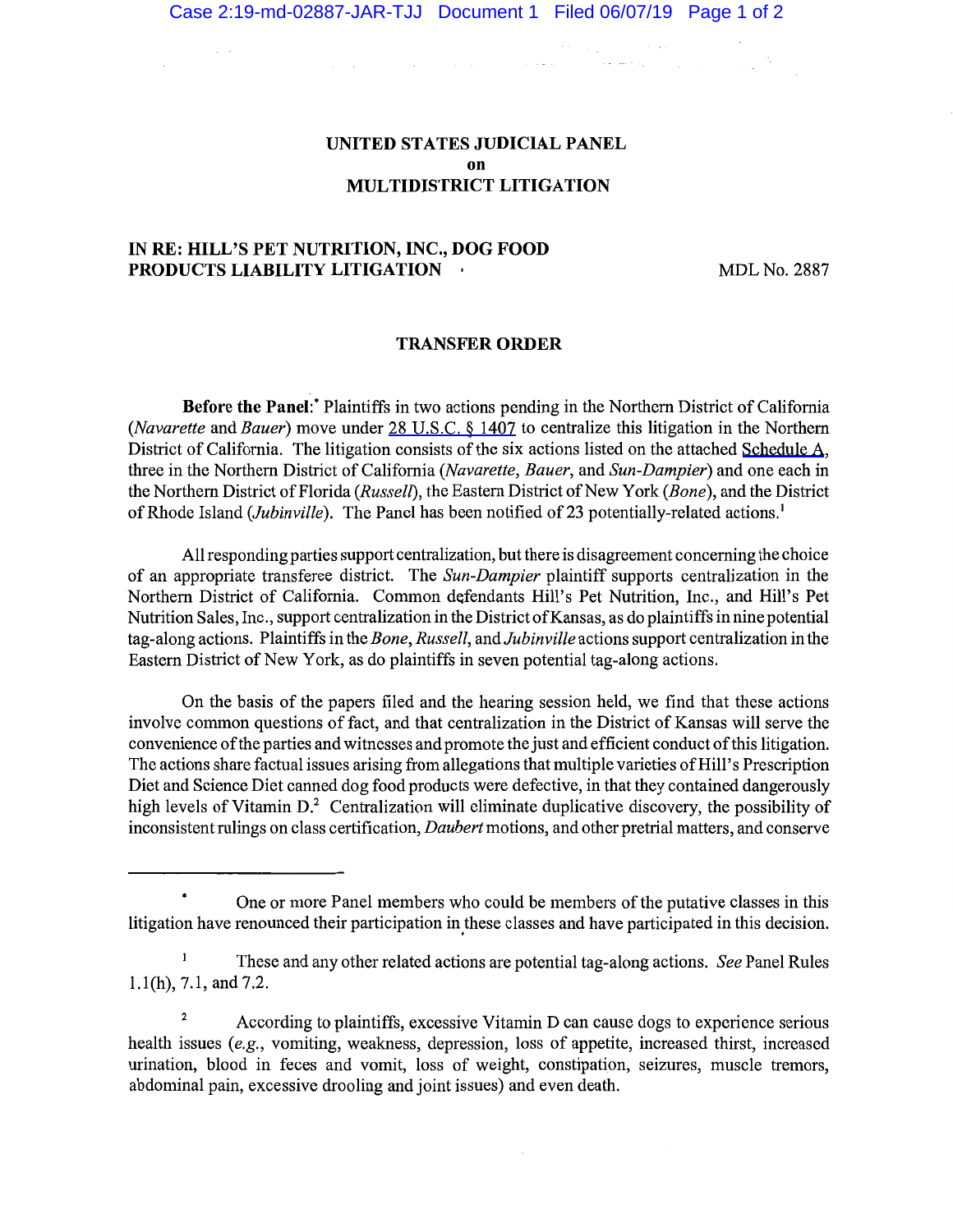$\mathcal{L}_{\mathrm{eff}}$  , where  $\mathcal{L}_{\mathrm{eff}}$ 

-2-

judicial and party resources.

We select the District of Kansas as the transferee district. Hill's is headquartered in that district, and it represents that its key evidence and witnesses are located there. Eight potential tagalong actions are pending in the District of Kansas, and its selection is supported by both Hill's and a number of plaintiffs. Chief Judge Julie A. Robinson, to whom we assign the litigation, is an experienced jurist. We are confident that she will steer this litigation on a prudent course.

IT IS THEREFORE ORDERED that the actions listed on Schedule  $A$  and pending outside the District of Kansas are transferred to the District of Kansas, and, with the consent of that court, assigned to the Honorable Julie A. Robinson for coordinated or consolidated pretrial proceedings.

PANEL ON MULTIDISTRICT LITIGATION

Sarah S. Vance

Chair

Lewis A. Kaplan R. David Proctor Karen K. Caldwell Ellen Segal Huvelle Catherine D. Perry Nathaniel M. Gorton